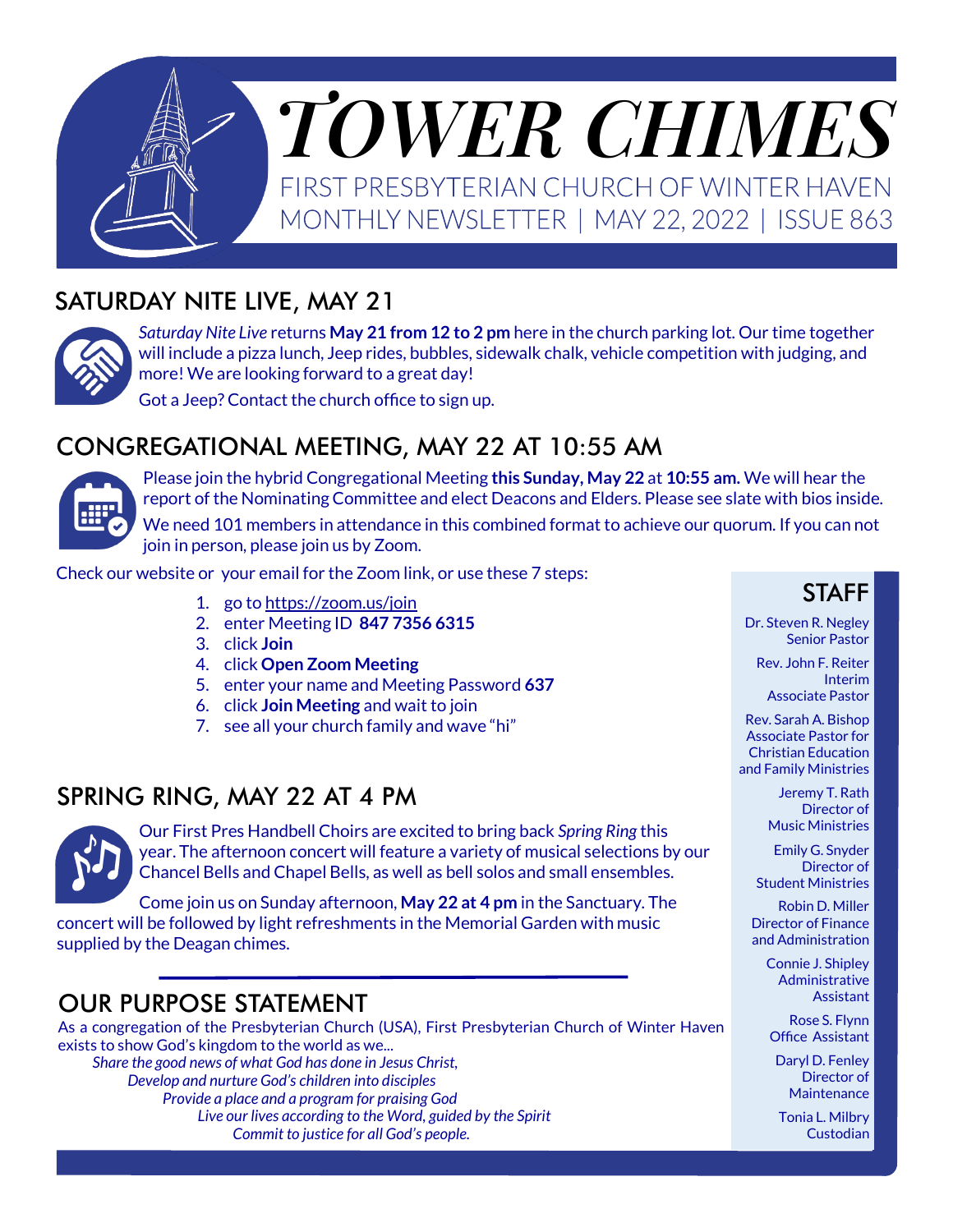#### THIS WEEK AT A GLANCE

#### **Sunday, May 22**

9:00 am Heart of Worship (Sanctuary/Facebook Live) 10:10 am Children Sunday School (CE 206) 10:10 am Adult Sunday School (GR) 11:00 am Traditional Worship (Sanctuary/Facebook Live) 4:00 pm Spring Ring (Sanctuary) 5:30 pm High School Youth Group (GC)

#### **Monday, May 23**

8:45 am Morning Out Mom (CE) 6:00 pm Associate Pastor Nominating Committee (MH)

#### **Tuesday, May 24**

9:00 am Staff Meeting (MH) 12:00 pm Men's Lunch (MH/Zoom) 5:00 pm Stephen Leaders (MH-Back) 6:00 pm Stephen Ministers (MH-Back) 6:15 pm Worship & Music (MH)

#### **Wednesday, May 25**

8:45 am Morning Out Mom (CE) 5:30 pm Middle School Youth Group (GC) 6:00 pm Chancel Bells (MS) 7:00 pm Chancel Choir (MS)

#### **Thursday, May 26**

1:15 pm Chapel Bells (MS) 3:30 pm Praise Band (Sanctuary)

#### **Friday, May 27**

8:45 am Morning Out Mom (CE)

#### **Saturday, May 28**

2:00 pm Soup Kitchen Prep (Kitchen) 4:00 pm Soup Kitchen (737)

### MARK YOUR CALENDAR FOR THESE UP-COMING 2022 SINGLE SERVICE WORSHIPS

June 12 (with luncheon) July 3 (with luncheon) August 21 September 11 (with reception)

October 2 November 20 December 18



Melvin & Debbie Anderson Kathy Andrews Pat Berrell Bill Brack Helen Champlain Charlie Darte Marjorie DiLorenzo Zan Dismuke Dana Elmore Bill Everhart Til Fellows Rossanne Gorsky Pam Gray

## REMEMBER IN PRAYER

#### **MEMBERS**

Alan Harvey Jane Hayman Frances Heath Kay Hedden Bryan Howard Jim Huff Scott & Becky Irvin Martha Johnson Dena Lancashire Ray & Gladys Larson Pat McCarty Dick McCauley Pat Miller Edna Mitchell

Richard Moots John & Marilyn **Schleifer** Dick Shaw Joyce Shirah Susan Singleton Dale Smith Katie Sparr Barbara Tackett Pam Tallent-Blackburn Suzy Threadgill Sug Zowarka

#### FAMILY & FRIENDS

| Susie FisherRob Donaldy & Becky Everhart's cousin    |
|------------------------------------------------------|
|                                                      |
|                                                      |
|                                                      |
|                                                      |
|                                                      |
|                                                      |
|                                                      |
|                                                      |
|                                                      |
|                                                      |
|                                                      |
|                                                      |
|                                                      |
| Khyla Martinez Paul & Ann Montgomery's granddaughter |
|                                                      |
|                                                      |
|                                                      |
| Lindsey Tomlinson  Lee & Pam Wilkenson's friend      |
|                                                      |

#### MILITARY

Zach Anaya Brenden Anderson Christian Anderson Eddie Gray Zach Drum Robert Ferguson

Ernie French Stephanie Gillie Daniel Harp Sean Harp

David Knowles John Marotti KaitLin Marotti Mathew Massam Jet Sanderson

### VACATION BIBLE SCHOOL JUNE 5-9



□炭檗画 Scan the QR code to register today for Vacation Bible School. Registration is open for 3 years through 5<sup>th</sup> graders as participants and volunteers can be teens through adults.

 $\mathbb H^1$  It will be Monumental and a howling good time!

And don't forget to check the supplies bulletin board to donate needs for the week. Drop off in McLeod Hall.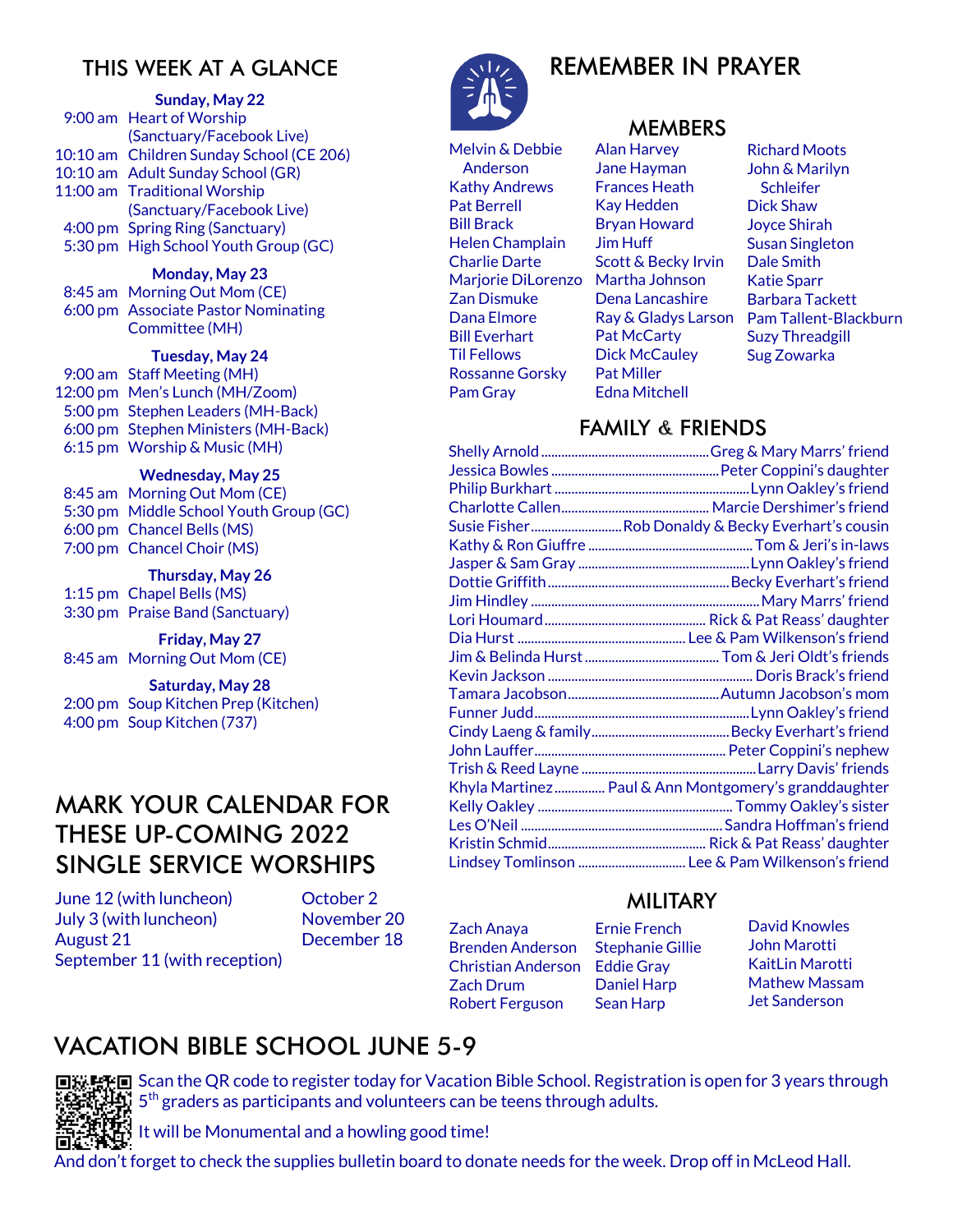### NOMINATED OFFICER'S BIOGRAPHIES

# NOMINATING COMMITTEE AT-LARGE  $\sim$  CLASS OF 2023

**LAURA FROST** was born in Harlingen, TX, graduated from Baylor University, and earned her Master's in Counseling and Development from Texas Women's University. She has worked as a teacher, school counselor, and part-time MTSS coordinator and currently is the school counselor at Brigham Academy. Laura was raised by wonderful Christian parents along with a nurturing group of family friends at Southland Baptist Church in San Angelo, TX. Laura and Rob met at Baylor and were married in 1995. Rob, Laura, Adam, and Ava moved to Winter Haven in 2006 and chose First Presbyterian Church for their programs for children and families and their outreach to the community. Laura has served in VBS, as a Sunday School teacher, a Deacon, and as a search committee member and nominating committee member.

**CHERYCE HARRIS** has been a member of First Presbyterian Church for 30 years. She has served the church as a faithful choir and bell choir member, youth volunteer, member of the Worship and Music Committee, a Deacon and an Elder and has been on several search committees. Cheryce is honored to be nominated to represent the congregation on the Nominating Committee.

**TOM OLDT** was born in Michigan and came to Florida as an infant. The Oldts joined First Presbyterian Church in 1947 and Tom's earliest memories include being tended to in the nursery (now the chapel) by church women who became like second mothers. He became a Cub Scout and then a Boy Scout with Troop 121, earning his Eagle at age 15, and was active in the church's youth group during high school. At the University of South Florida, from which he graduated, Tom participated in the Methodist Student Union. During the Vietnam War, he served in the U.S. Navy. After college he worked as a research librarian at The Washington Post, covered Congress as a writer for The Energy Daily, was a reporter for the St. Petersburg Times and a reporter and later a columnist for The Ledger, to which he currently contributes a monthly interview. In a short second career, he taught history, economics, and government at Winter Haven High. For the past 28 years he has served as a registered representative and general securities principal in the investment business and sits as an arbitrator for the Financial Industry Regulatory Authority (FINRA). Tom has served on a number of community boards and continues to serve on the boards of Historic Ritz Theatre and the GiveWell Community Foundation. He and his wife Jeri were married by Steve seven years ago. In years past Tom has been a choir member, a Honduras mission trip participant, an associate pastor search committee member, an Elder and a member of the nominating committee. He occasionally plays the Deagan chimes and the sanctuary piano for services.

**DILLON POWELL** was born in Columbia, MD and moved to Florida at a young age. He was raised in Winter Haven where he joined First Pres and was baptized by Dr. Negley. Since then, he has been heavily involved in the life of the church with the youth group, soup kitchen volunteering, a search committee, and Dillon's personal favorite, joining the church's praise band during his freshman year of high school in which he still plays in today. He recently graduated from Lakeland Christian School in the spring of 2020. He currently is attending college at the University of Florida in Gainesville where he is pursuing a major in Finance. Dillon is very thankful for all the opportunities granted by the church to grow as a Christian and as a person and looks forward to serving on the Nominating Committee.

**KATHRYN (KAY) GRAY WEEKS** was born and raised in Winter Haven. She is a 3<sup>rd</sup> generation First Presbyterian Church of Winter Haven member. Kay is married to Carson Weeks. Kay is currently the Senior Director of Accounting at Florida's Natural Growers in Lake Wales, FL. But not for long! She is retiring at the end of June after almost 36 years with the company. Kay has served as an Elder at First Presbyterian and a Sunday School teacher for longer than she can remember. She has also helped at VBS. Kay is looking forward to spending more time volunteering, playing with the younger Weeks, Cranmers and Grays upon her retirement. And building lots and lots of LEGOS with them! She also looks forward to spoiling her 3 dogs and 1 cat. And her retired husband of course. Kay is honored to be asked to serve on the Nominating Committee.

# $FIDFR \sim CIASS OF 2023$

**AMY MCKEE** grew up in Winter Haven and has been actively involved at First Presbyterian her entire life. She grew up singing in the Crusader choir, attending Cedarkirk during the summer, participated in Middle School and High School Youth Groups, served as a Deacon and Youth Coordinator during college, went on three mission trips to Honduras, and enjoyed many other church related activities. She received her Bachelors in Business Management in 2002 from the University of Central Florida and her Masters in Business Administration from Warner University in 2009. In 2012, Amy married Joe McKee. They have three children; Jonathan (7), Timothy (5), and Grace (2). Amy served as Director of Christian Education at First Presbyterian Church from 2006-2016. Amy is honored that she has been asked to serve as an Elder. *I can do all this through him who gives me strength.* Philippians 4:13 NIV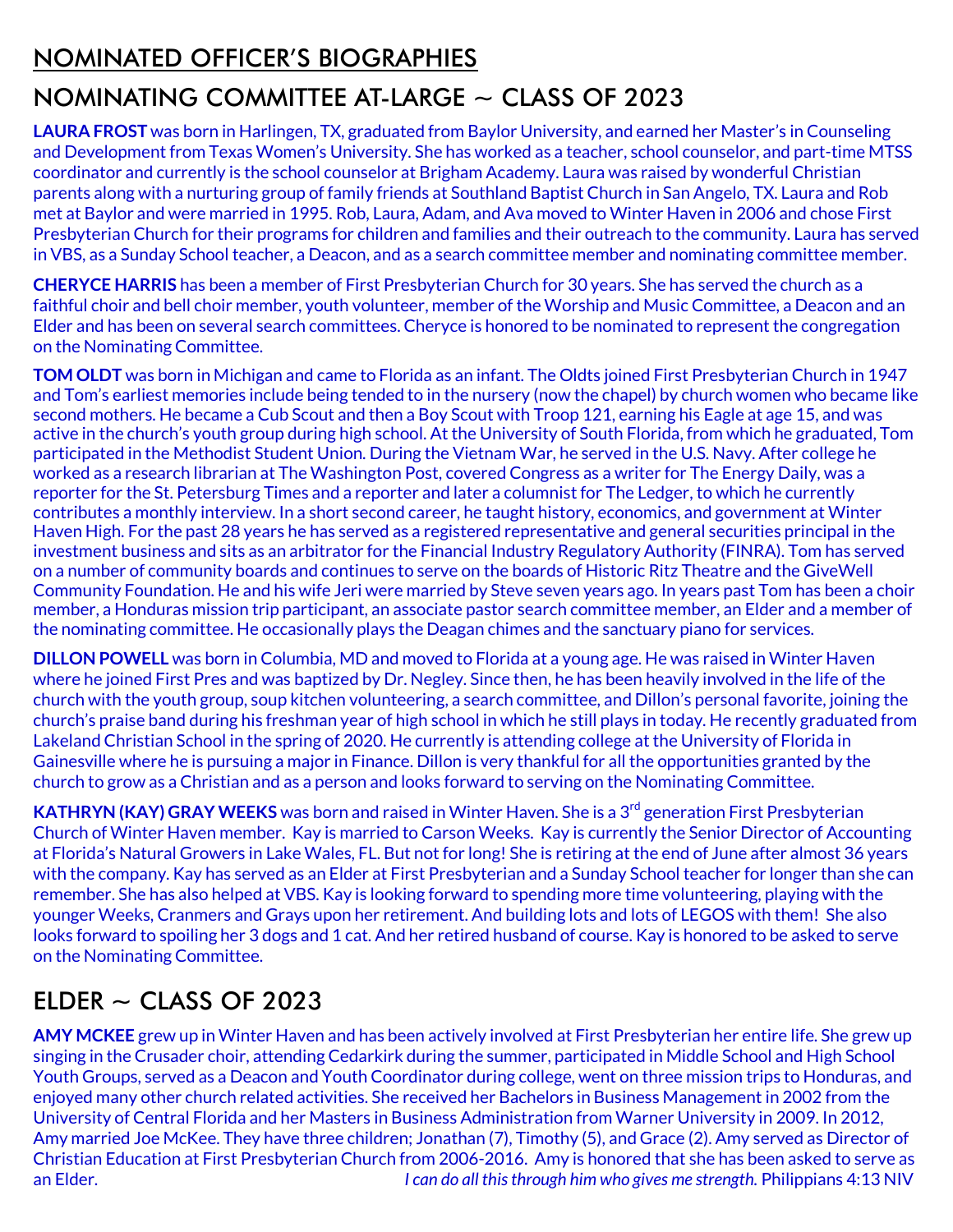## $ELDER \sim CLASS OF 2025$

**BRUCE EELMAN** was born in Tucson, Arizona in 1946, but grew up and lived most of his life in NJ. While there, he met and later married his wife, Kate, in 1968. A U.S. Navy veteran, he graduated from Rutgers University with a B.S. in Business. He was active in the Boy Scouts while his two sons were growing up, both of whom became Eagle scouts. Bruce was employed by several firms, most notably as Director of Manufacturing for Chanel, Inc. in New Jersey, and later for Aquarium Pharmaceuticals in Pennsylvania. He retired in 2008 and shortly afterward relocated to central Florida where he joined First Presbyterian Church. He has served as an elder for Brick Presbyterian Church and looks forward to serving in that capacity at First Pres. His interests are traveling, auto racing, and classic boats.

**PEGGY DAVIS** was born and raised in Winter Haven. The only child of Frank and Delores Pride, she grew up around and in the orange groves on Eloise Loop, Thompson Nursery, Lake Ruby and Little Lake Winterset. She still resides on the family property minus the orange groves. As a young child she attended Eagle Lake Baptist and years later was married in the same church. After graduating from Winter Haven High, she attended Florida State University, majoring in "Social Interaction". As her boys began their Christian education at Grace Lutheran School, she renewed her "social interaction", becoming active in the community. Keeping ties with FSU, she has served on the Seminole Booster Board, Booster Area Chairman, and President of the Polk Seminole Boosters. Her interest in fauna, flowers was bolstered by membership in The Garden Club of Winter Haven, Florida Federation of Garden Clubs, Florida Flower Show Judges Council, Winter Haven Council of Garden Clubs, ultimately establishing her own business, Floral Affair. She has volunteered with Meals on Wheels, Banker's Cup, Keep Winter Haven Clean and Beautiful, Good Shepard Hospice, Hospital Foundation and proudly, a Girls Inc. "She Knows Where She's Going" recipient. At First Presbyterian, she is a member of the Joy Circle, Congregational Care Committee, Sanctuary Committee and volunteers in the care and maintenance for the Memorial Garden. Her husband, Larry Davis, has served as a elder in the Lutheran church and a deacon at First Presbyterian. They have two sons, Terry and Scott. She is honored to be nominated as elder.

**AMANDA-JO NICHOLSON (AJ)** was born in Yorkshire, England in 1971. Prior to coming to the United States, she had a long career with Barclays Bank. This career encompassed many roles, from junior office member, to Bank Branch Manager, Sales & Service Trainer and culminated in her role as the Regional Director of Mortgage Sales & Compliance. In 2006, AJ and her husband David, moved to the United States. Quickly establishing Winter Haven as their "forever home", they adopted their little dog Jake in 2011 and became American citizens in 2014 – a day AJ describes as (next to her wedding day) the best day of her life. They became members of First Presbyterian Church of Winter Haven in 2015 and Steve baptized AJ on that very same day. AJ has served the Winter Haven community in many capacities, as the Chamber of Commerce's Vice President of Member Services from 2009 to 2021, and in her current role as Chief Executive Assistant to the City Manager's Office at the City of Winter Haven. She is a graduate of Leadership Winter Haven, Leadership Polk and the Winter Haven Police Department's Leadership Advisory Council, a Past Board member and Board President of Girls Incorporated of Winter Haven, the Kiwanis Club of Winter Haven, Habitat for Humanity of East Polk County and an active supporter of many other community organizations. She was voted Leadership Alumni of the Year in 2019 by her peers for her work in the Winter Haven community at large. AJ is currently a member of the Community Outreach Committee and is excited for the opportunity to continue her journey in Christ, further her commitment to our church, and hopes to be a valuable member of the Session.

**T. MICHAEL STAVRES** was born in Indiana, PA and moved to Winter Haven with his family in 1978. He has been a member of First Presbyterian Church his entire time in Winter Haven. He has been married to his wife Charlotte since 1993, and they have one daughter, Delanie. T. Michael has worked for the City of Winter Haven since 2001 and currently serves as the Deputy City Manager. He holds a Bachelor's and Master's Degree in Recreation & Leisure Services Administration, and is a Distinguished Alumnus of Polk State College. He is a Credentialed Manager through the ICMA, a Certified Public Manager, a Certified Parks & Recreation Professional, and is a former President of the Florida Recreation & Park Association. He is a graduate of Leadership Polk, and is a Distinguished Alumnus of Leadership Winter Haven. T. Michael was a Founding Board Member for Cypress Junction Montessori Charter School and a Founding Board Member of the Public Education Partnership of Winter Haven. He is presently a Trustee for All Saints Academy. He previously served as a Deacon for First Presbyterian Church.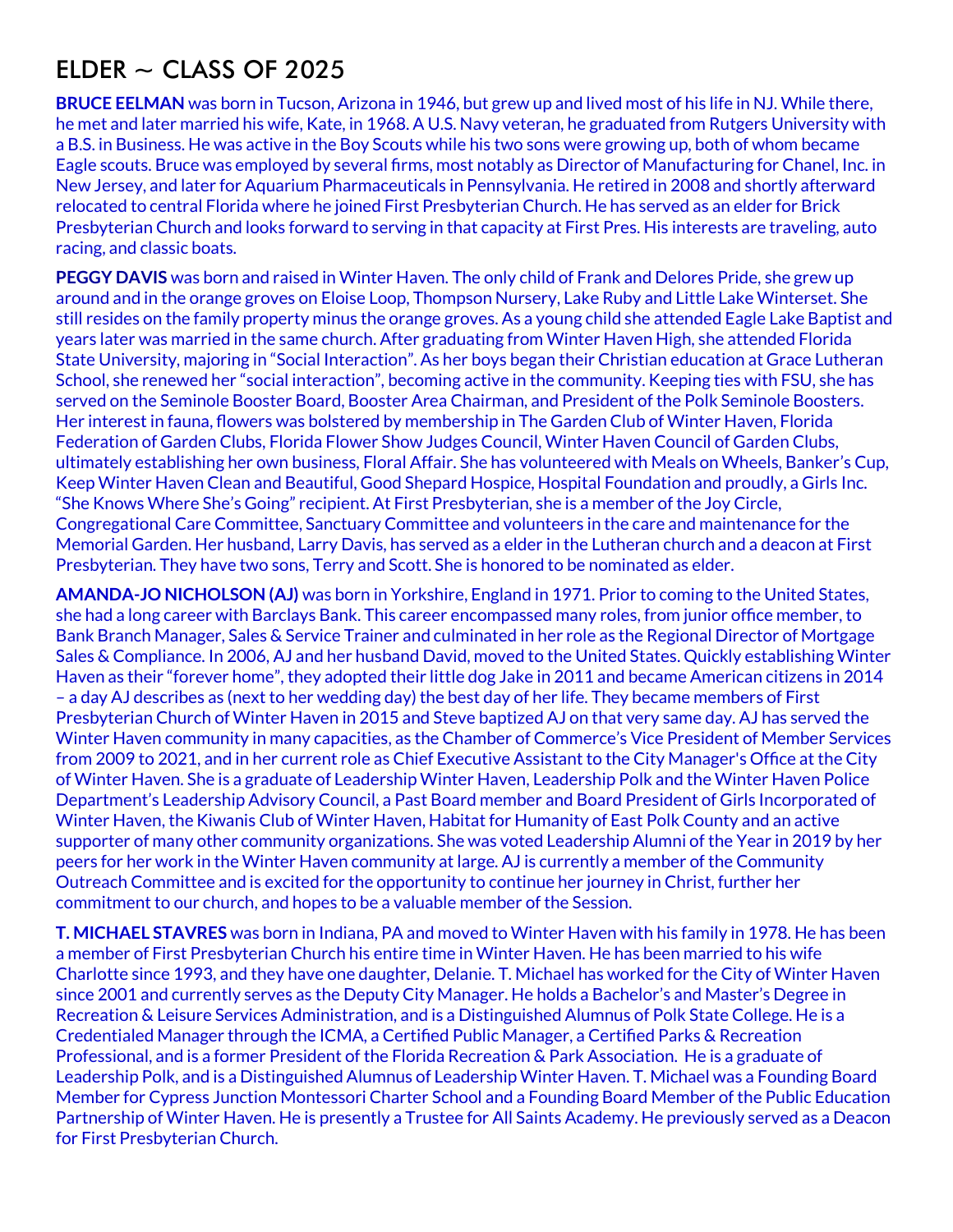# DEACON  $\sim$  CLASS OF 2025

**DEBBIE ANDERSON** Deborah Anderson was born in Ypsilanti, Michigan and grew up in the Louisville, Kentucky area. She moved to Winter Haven full-time after she and her husband retired in 2008. Deborah received a Bachelor of Arts degree in sociology from Old Dominion University and a Masters of Science degree in social work from the University of Louisville. She retired from the Louisville VA Medical Center where she worked as a Licensed Clinical Social Worker specializing in mental health treatment. Deborah is married, has two children, two grandchildren and a beautiful new great granddaughter. She also has two fur babies. She spends her time as caregiver for her husband and her parents. She also enjoys reading, gardening and baking. She is a member of PEO and enjoys helping with community service projects, including serving as head cook for the Saturday soup kitchen. She loves First Presbyterian Church and looks forward to serving the church in any way possible by becoming a Deacon.

**BETTS HUFF** lived her growing-up years in Oriskany, a small village in upstate New York. Her Christian education began as a small child at the local Presbyterian church. Where she has been a member until recently when she joined First Presbyterian. She is married to Jim Huff who is in assisted living due to a stroke 12 years ago. They have not been blessed with children. Her employment started as a travel agent then, group sales at Marriott and Westin Hotels. She currently writes children 's books. She has travelled extensively and has visited all continents except Australia. Betts served as an elder in her home town church and looks forward to expanding her involvement at First Presbyterian as a deacon.

**ELIZABETH NEPUTE** was born in Tampa, Florida. She is a 2017 graduate of Winter Haven High School and graduated from Polk State College with her Associates in Arts degree in 2020. Elizabeth was baptized at First Presbyterian Church in Lake Wales at the age of 4. She later moved her membership to First Presbyterian Church in Winter Haven in 2011 attending confirmation class as well as becoming an active member in the middle school youth group, and later the high school youth group. She was able to attend both Great Escape and Montreat several times as well as the Montreat College conference and felt that each conference helped her grow more in her faith. Elizabeth also joined the handbell choir at First Pres to be able to share her gift and passion of music with others and has occasionally performed handbell solos for Sunday worship services over the last several years. Elizabeth is honored to have been nominated to be a Deacon and is excited for this new path and opportunity to serve!

**CANDY MARSHAL** was born and raised in Winter Haven, Fl. She was raised in First Presbyterian and feels it is her home here in Winter Haven. She attended local schools and graduated from WHHS and has remained active with friends and being a part of the committee for reunions. She graduated from University of Florida with a BSBA. She is a loyal Gator fan and enjoys Florida football. Candy married Larry Marshall at First Presbyterian in 1973. They had 2 children, Dusty and Courtney. She was very active in all of their activities. She taught and helped with Christ Kids. Candy worked at Scotty's Homebuilders Corporate office, Carroll Marshall Insurance, and now owns the Agency and runs it along with her son, Dusty. Candy feels blessed and honored to be nominated as a Deacon, and hopes to serve and help the wonderful congregation at First Pres.

**JENNA VOLPE** was born and raised in Winter Haven, FL. She has attended First Presbyterian Church for as long as she can remember, and has spent many years attending Christ Kids, Vacation Bible School, Youth Group, Great Escape, Montreat, and any other church activity that she could fit in her schedule. Jenna received a Bachelor of Science in Recreation, Tourism, and Events Management from Florida State University, and her Master of Education in Professional Counseling from the University of West Georgia. She has now settled back in Winter Haven, and is enjoying life at the Volpe Farms avocado farm while working in Employee Relations for a Staffing Firm. In her free time, Jenna loves playing with her dog Twinkie, traveling, baking, and being outside.